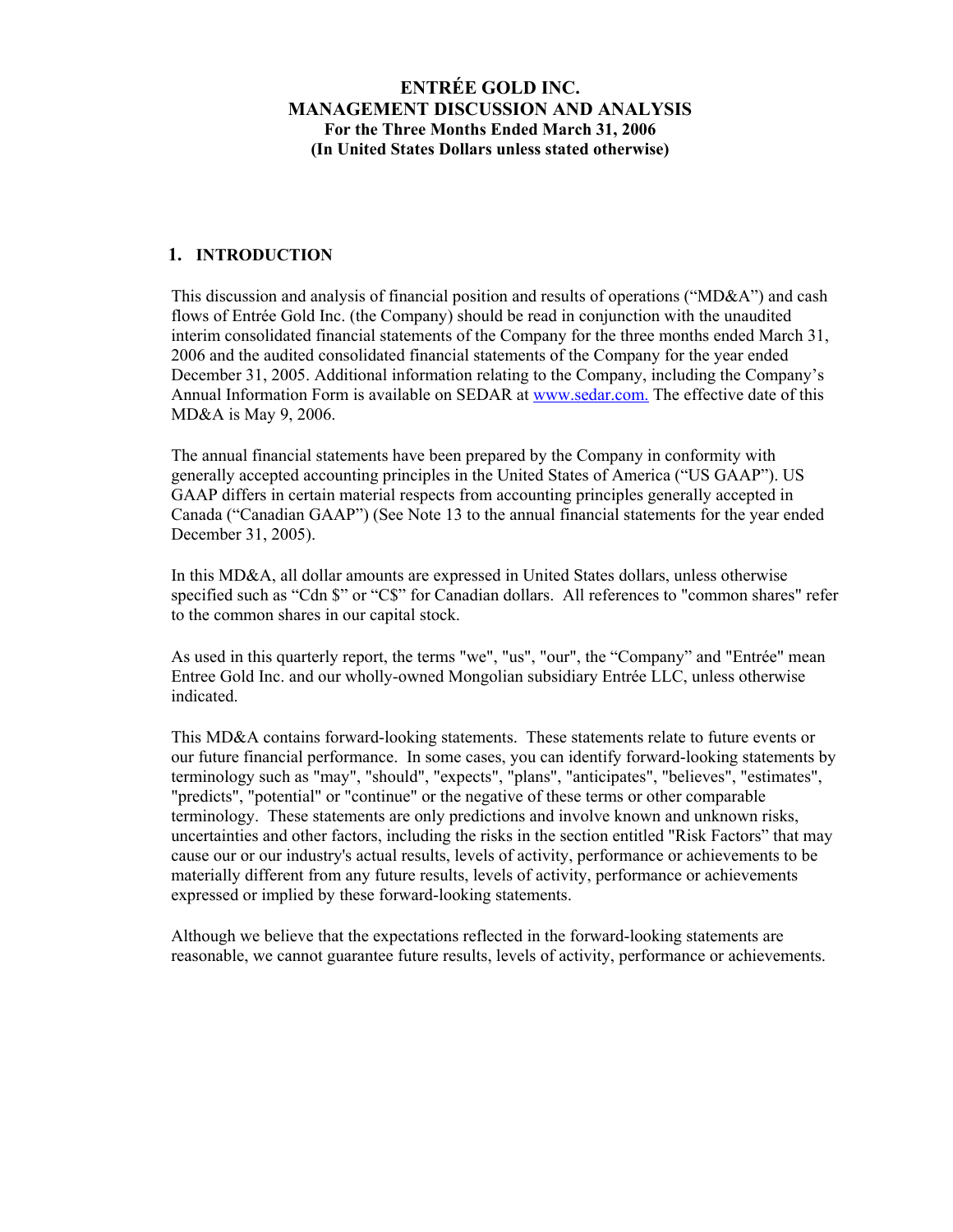### **2. OVERVIEW**

We are an exploration stage resource company engaged in exploring mineral resource properties. Our current mineral properties consist of eight mineral exploration licenses granted by the Mineral Resources and Petroleum Authority of Mongolia, a division of the government of Mongolia. All of these mineral exploration licenses have been registered in the name of our Mongolian subsidiary Entrée LLC.

There is no assurance that a commercially viable mineral deposit exists on any of our properties, and further exploration is required before we can evaluate whether any exist and, if so, whether it would be economically and legally feasible to develop or exploit those resources. Even if we complete our current exploration program and we are successful in identifying a mineral deposit, we would be required to spend substantial funds on further drilling and engineering studies before we could know whether that mineral deposit will constitute a reserve (a reserve is a commercially viable mineral deposit).

### *Equity Participation and Earn-In Agreement with Ivanhoe Mines Ltd.*

We entered into an arm's-length Equity Participation and Earn-In Agreement dated October 15, 2004, with Ivanhoe Mines Ltd. ("Ivanhoe"), an unrelated Yukon corporation which owns a mineral exploration property known as Oyu Tolgoi, or 'Turquoise Hill', which is located adjacent to our Lookout Hill property. This agreement provided that, upon satisfaction of certain conditions, Ivanhoe Mines Ltd. would:

- subscribe for 4,600,000 units of our company for C\$1.00 per unit, with each unit consisting of one common share of our company and one share purchase warrant entitling the holder to purchase one additional common share of our company for a purchase price of C\$1.10 for two years from the date of purchase.
- have the right, during an earn-in period beginning on closing of the subscription for units and ending, at the latest, on the eighth anniversary of that closing date (subject to earlier expiration as specified in the agreement), to earn a participating interest in a mineral exploration and, if warranted, development and mining project to be conducted by Ivanhoe Mines Ltd. on a portion of our company's Lookout Hill property consisting of approximately 40,000 hectares, or approximately 22% of the land area of our Lookout Hill property shown on the map below. The amount of the participating interest in the project will vary depending on the amount of money that Ivanhoe. expends on the project during the earn-in period, but the agreement provides that Ivanhoe can earn a 51% interest by expending an aggregate of at least \$20,000,000 during the earn-in period, a 60% interest by expending an aggregate of at least \$27,500,000 during the earn-in period, or a sliding percentage interest, depending on the depth from which minerals are extracted from the project, of between 70% and 80% by expending an aggregate of at least \$35,000,000 during the earn-in period.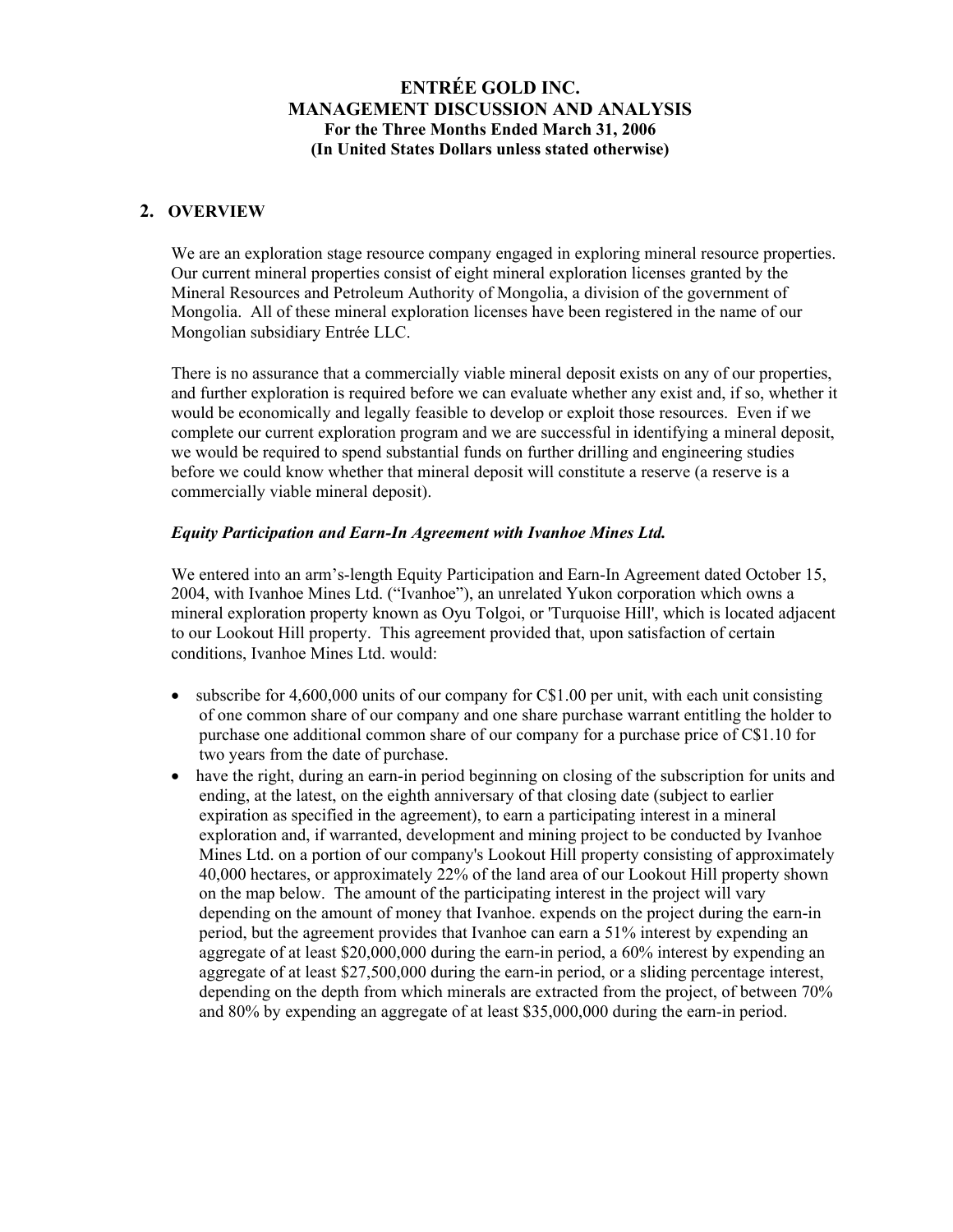• have the right to nominate one member of our Board of Directors until the earlier to occur of (a) the expiration of the earn-in period, or (b) the date upon which Ivanhoe ceases to own at least ten percent (10%) of our issued and outstanding common shares (assuming the exercise by Ivanhoe of all securities convertible into our common shares).

In addition, the Equity Participation and Earn-In Agreement gives to Ivanhoe a pre-emptive right to such percentage of any offering of securities of our company as will enable them to preserve their ownership percentage in our company.

The portion of our property subject to the Equity Participation and Earn-In Agreement, which is referred to in the agreement as the "Project Property", is shown below:

# Entree Gold Inc./Ivanhoe Mines Ltd. **Project Property Boundaries**



We closed the private placement described in the Equity Participation and Earn-In Agreement on November 9, 2004, at which time Ivanhoe purchased the 4,600,000 units described above.

We believe that the Equity Participation and Earn-In Agreement represents a significant milestone in the development of our company. It has enabled us to raise money that we can use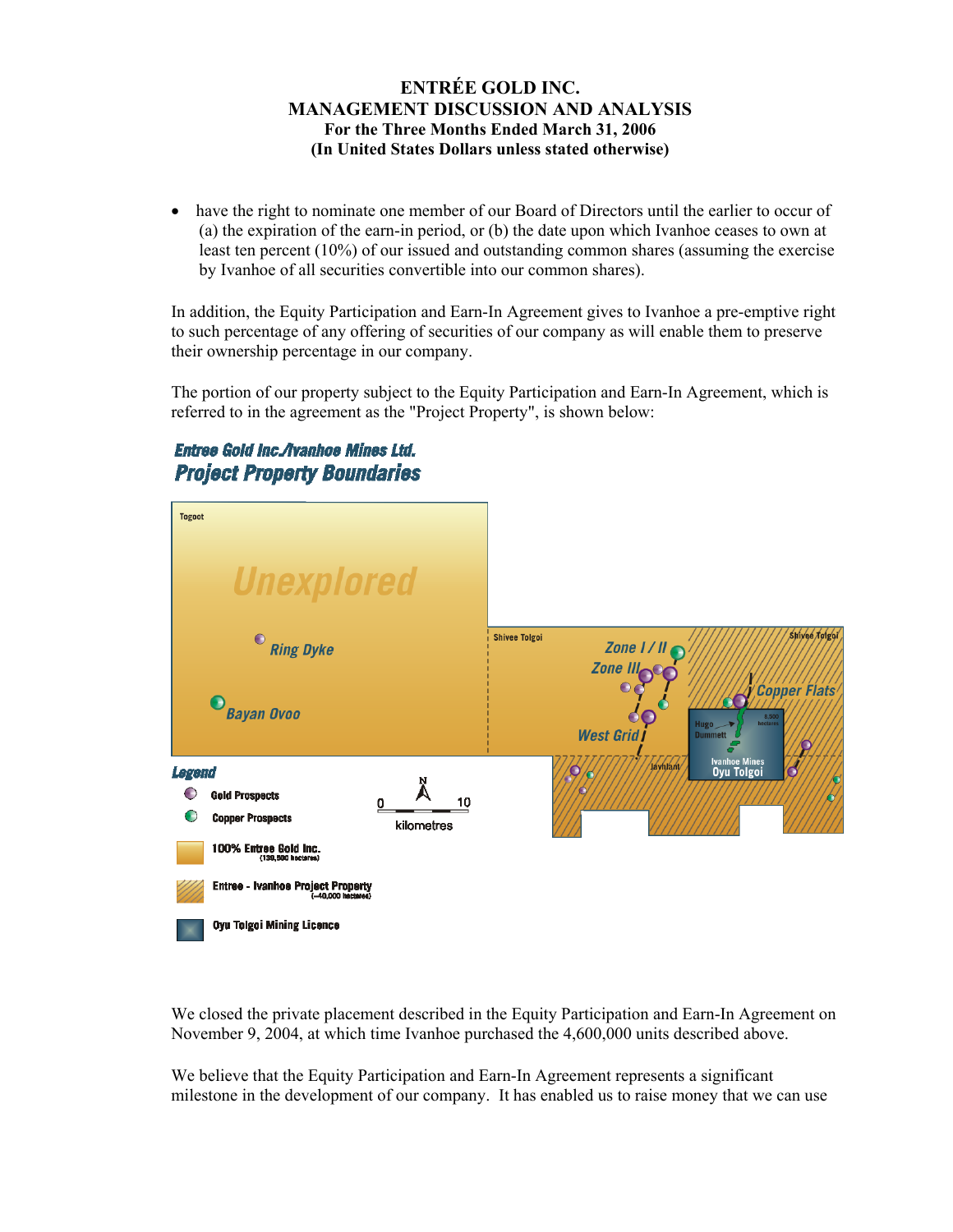to pursue our exploration activities on the balance of our Lookout Hill property and elsewhere. It has the potential, depending on how much money Ivanhoe actually expends on the project during the earn-in period, to enable the exploration of that portion of our Lookout Hill property at little or no cost to our company. Finally, their commitment to explore our property demonstrates that Ivanhoe, an internationally recognized mineral exploration and development company, has sufficient confidence in our company and our Lookout Hill property to invest significant time, money and effort in our future.

### *Investment by Rio Tinto plc and Subsequent Investment by Ivanhoe*

In June 2005, Rio Tinto plc (one of the world's largest mining and exploration companies), through its wholly owned subsidiary, Kennecott Canada Exploration Inc (collectively, "Rio Tinto") completed a private placement into Entrée, whereby they purchased 5,665,730 units at a price of \$C2.20 per unit, which consisted of one Entrée common share and two warrants (one "A" warrant and one "B" warrant). Two "A" warrants entitle Rio Tinto to purchase one Entrée common share for C\$2.75 within two years; two "B" warrants entitle Rio Tinto to purchase one Entrée common share for C\$3.00 within two years. Proceeds from Rio Tinto's investment were \$10,170,207. Ivanhoe exercised its pre-emptive right to maintain proportional ownership of Entrée's shares and thereby exercised its warrant for 4,600,000 shares at C\$1.10, resulting in proceeds to Entrée of \$4,069,214. In July Ivanhoe took part in the private placement, purchasing 1,235,489 units, resulting in further proceeds to Entrée of \$2,217,209. Rio Tinto purchased an additional 641,191 units of the private placement to maintain proportional ownership, resulting in further proceeds of \$1,150,681.

At March 31, 2006, Ivanhoe owned approximately 14.8% of Entrée's issued and outstanding shares with the potential to hold up to a total of 16.3% upon the exercise of warrants.

At March 31, 2006, Rio Tinto owned approximately 8.9% of Entrée's issued and outstanding shares with the potential to hold up to a total of 16.4% upon the exercise of warrants.

Ivanhoe is required to vote their shares as our board of directors direct on all matters pertaining to the appointment of directors, the appointment and remuneration of our auditors and all other matters to be submitted to our shareholders except for "extraordinary" matters. "Extraordinary" matters are matters requiring a special majority (66.33%), the vote of a majority of disinterested shareholders and matters where Ivanhoe is precluded from voting. Should Rio Tinto acquire more than 10% of Entrée's issued and outstanding shares, the same condition would apply to Rio Tinto.

We believe that the additional investment by Rio Tinto represents a strong endorsement by one of the world's largest mining companies of Entrée's management and property holdings. We believe that Entrée is in sound financial condition and well positioned to build upon the value of our company, both in terms of our arrangement with Ivanhoe and our exciting and promising prospects elsewhere. As part of our ongoing strategy, we are also actively seeking quality acquisitions to complement our existing portfolio. In February 2006, Entrée announced the acquisition of three licenses in northwestern Mongolia, collectively referred to as the Oyut Tolgoi project.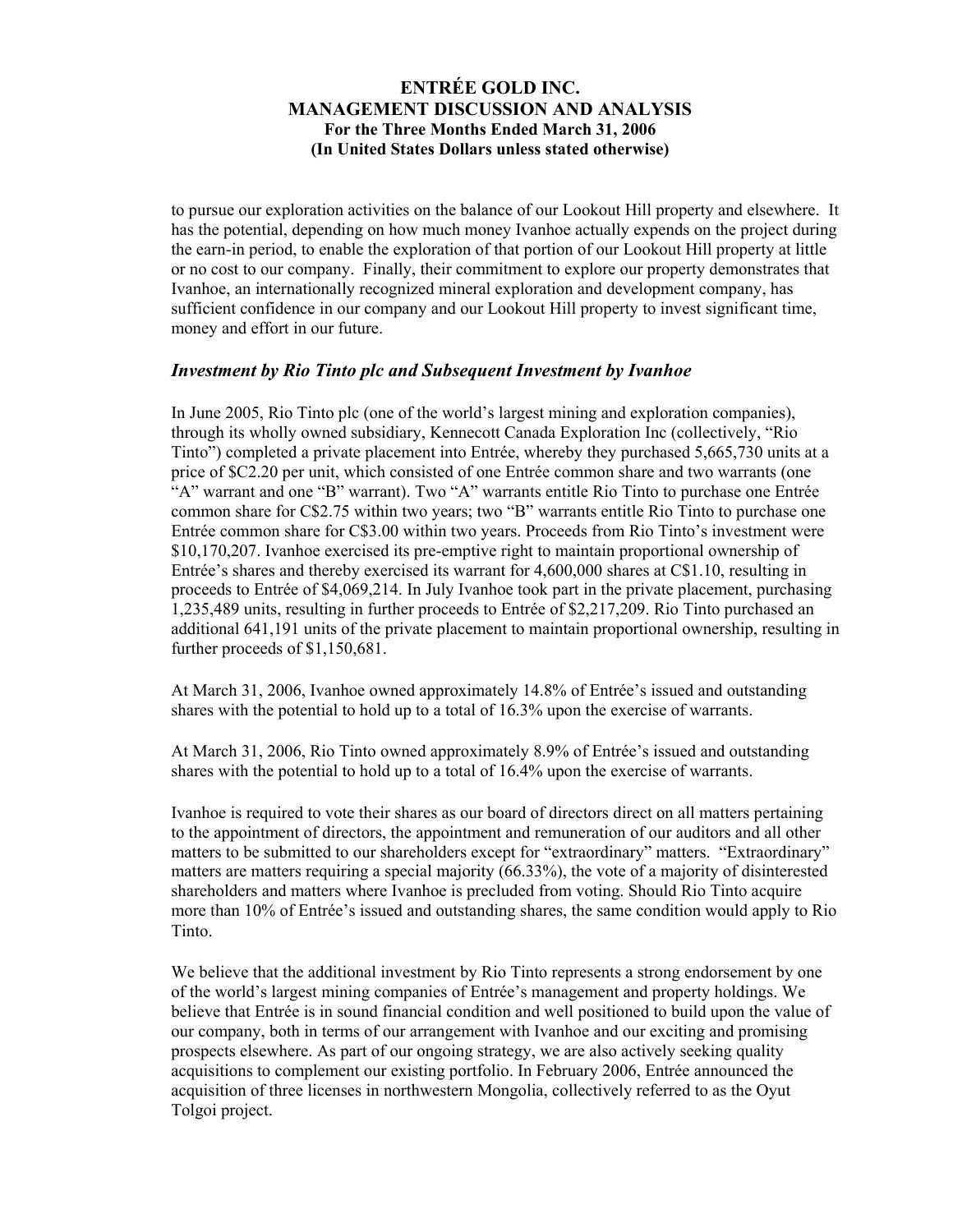#### *Mineral Resource Estimate*

On February 1, 2006, Entrée announced that a new mineral resource estimate prepared by Ivanhoe under the supervision of AMEC Americas Limited ("AMEC") had delineated an initial inferred resource for the northern extension of the Hugo North deposit (the "Hugo North Extension") on the Copper Flats area of Entrée's Shivee Tolgoi property, in Mongolia's South Gobi region.

This initial Copper Flats inferred resource is estimated to be 190 million tonnes at an average grade of 1.57% copper and 0.53 grams of gold per tonne  $(g/t)$  for a copper equivalent grade of 1.91%, at a 0.6% copper equivalent cut-off, comprising approximately 6.6 billion pounds of copper and 3.2 million ounces of gold.

Our corporate headquarters are located in Vancouver, British Columbia, but we conduct all of our operations in Mongolia through our wholly-owned subsidiary, Entrée LLC. We maintain an office for this purpose in Ulaanbaatar, the capital of Mongolia. Our Mongolian office is staffed by our Vice-President, Exploration, a Canadian geologist who works in Ulaanbaatar for 11 months of the year on a 7 weeks in/3 weeks out basis; a Mongolian office administrator employed full-time, two Mongolian office assistant, on contract for 11 months per year, and a full-time accountant.

#### **Listing of Common Stock on Other Stock Exchanges**

On July 7, 2005, the American Stock Exchange approved the listing of 86,807,154 shares of our common stock. The trading of our shares of common stock commenced on the American Stock Exchange effective July 18, 2005, under the trading symbol "EGI'. On April 24, 2006, Entrée began trading on the Toronto Stock Exchange and discontinued trading on the TSX Venture Exchange. The trading symbol remains "ETG". The Company is also traded on the Frankfurt Stock Exchange.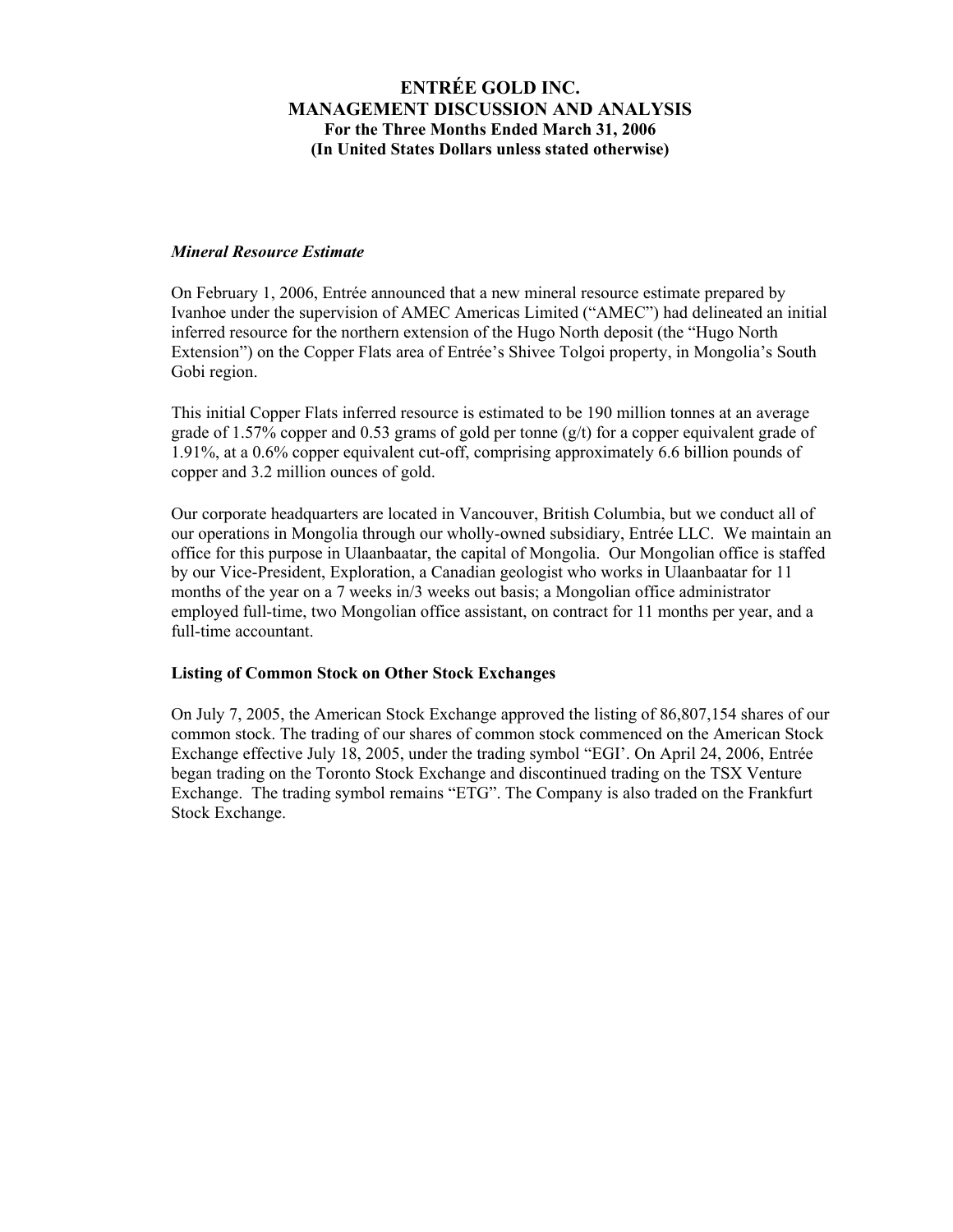### **2. REVIEW OF OPERATIONS**

Results of operations are summarized as follows:

| Three Months ended       | Three Months ended |  |  |
|--------------------------|--------------------|--|--|
| March 31, 2006           | March 31, 2005     |  |  |
|                          |                    |  |  |
| $\mathcal{S}$<br>423,581 | 816,317            |  |  |
|                          | (475, 056)         |  |  |
| 240,393                  | 2,518,054          |  |  |
| 462,999                  | 301,799            |  |  |
| 44,455                   | 16,892             |  |  |
| 752,067                  | 48,609             |  |  |
| (191, 719)               | (29, 592)          |  |  |
|                          |                    |  |  |
| 1,731,776                | 3,197,023          |  |  |
|                          |                    |  |  |

Mineral properties expenditures are summarized as follows:

|                            | Three Months ended      | Three Months ended |  |
|----------------------------|-------------------------|--------------------|--|
|                            | March 31, 2006          | March 31, 2005     |  |
|                            |                         |                    |  |
| Lookout Hill               | $\mathbb{S}$<br>287,967 | \$<br>1,167,790    |  |
| Manlai                     | 151,818                 | 3,207              |  |
| Khatsavch                  |                         | 17                 |  |
| Oyut Tolgoi                | 55,427                  |                    |  |
| Other                      | 19,604                  |                    |  |
| <b>Total Costs</b>         | 514,816                 | 1,171,014          |  |
| Less:                      |                         |                    |  |
| Stock-based compensation   | (91, 235)               | (354, 697)         |  |
| Escrow shares compensation |                         |                    |  |
| Total expenditures, cash   | \$<br>423,581           | ¢<br>816,317       |  |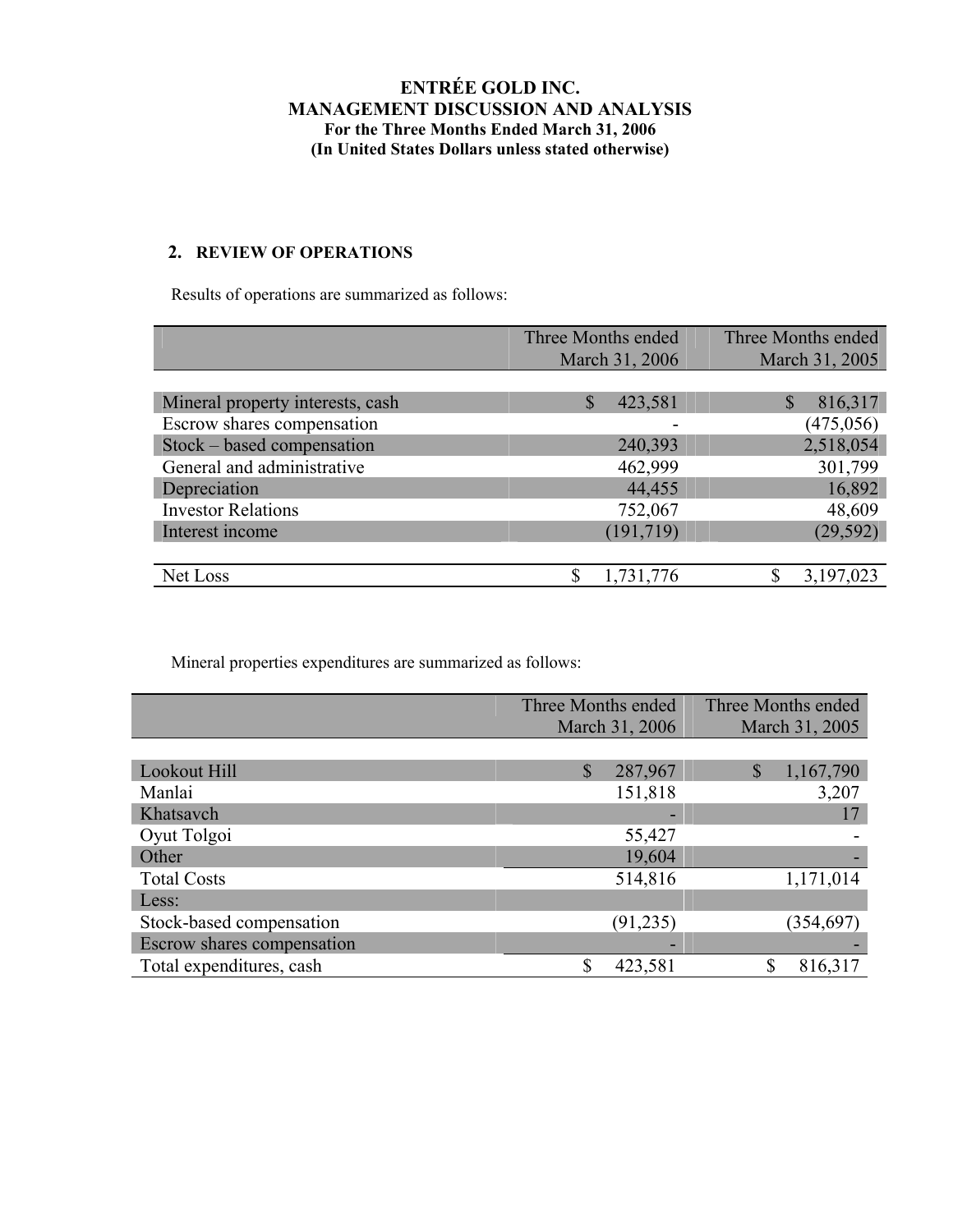### **A) EXPLORATION**

#### **I) Ivanhoe Earn-in**

Under an "Earn-In Agreement" announced in October 2004, Ivanhoe has the right to earn an interest in approximately 40,000 hectares of Entrée's Lookout Hill property. By the terms of the agreement, Ivanhoe must spend a minimum of \$20,000,000 in order to earn any interest in the mineral rights to the project property and may acquire up to a 70% interest in mineralization above a depth of 560 metres and an 80% interest in mineralization below a depth of 560 metres by spending \$35,000,000. Thereafter, Entrée has the right to require Ivanhoe to fund its share of subsequent joint venture costs through to production by debt financing, to be recovered from production cash flow.

Ivanhoe announced its Integrated Development Plan for Oyu Tolgoi in September 2005. In this study there were several key items that were specific to the potential development of Entrée's Copper Flats area. These include:

- The Hugo North deposit is now recognized as the richest discovery of its kind in history and the gold: copper ratios and overall metal values in the vicinity of the Entrée-Ivanhoe property boundary are the highest in the entire deposit.
- The extension of the Hugo North deposit onto Copper Flats has now been traced for over 625 metres and remains open to the north and to depth.
- Ivanhoe has disclosed a targeted resource for current infill drilling at Copper Flats and it is expected that there will be sufficient drill density to estimate an inferred resource by early 2006 for the mineralized system delineated to date.
- The continued extension of the high-grade mineralization at Copper Flats could support the development of a mine on Entrée's property.

### **i) Hugo North Extension**

On February 1, 2006**,** Entrée announced that a new mineral resource estimate prepared by Ivanhoe Mines Ltd. ("Ivanhoe") under the supervision of AMEC Americas Limited ("AMEC") had delineated an initial inferred resource for the northern extension of the Hugo North Deposit (the "Hugo North Extension") on the Copper Flats area of Entrée's Shivee Tolgoi property, in Mongolia's South Gobi region.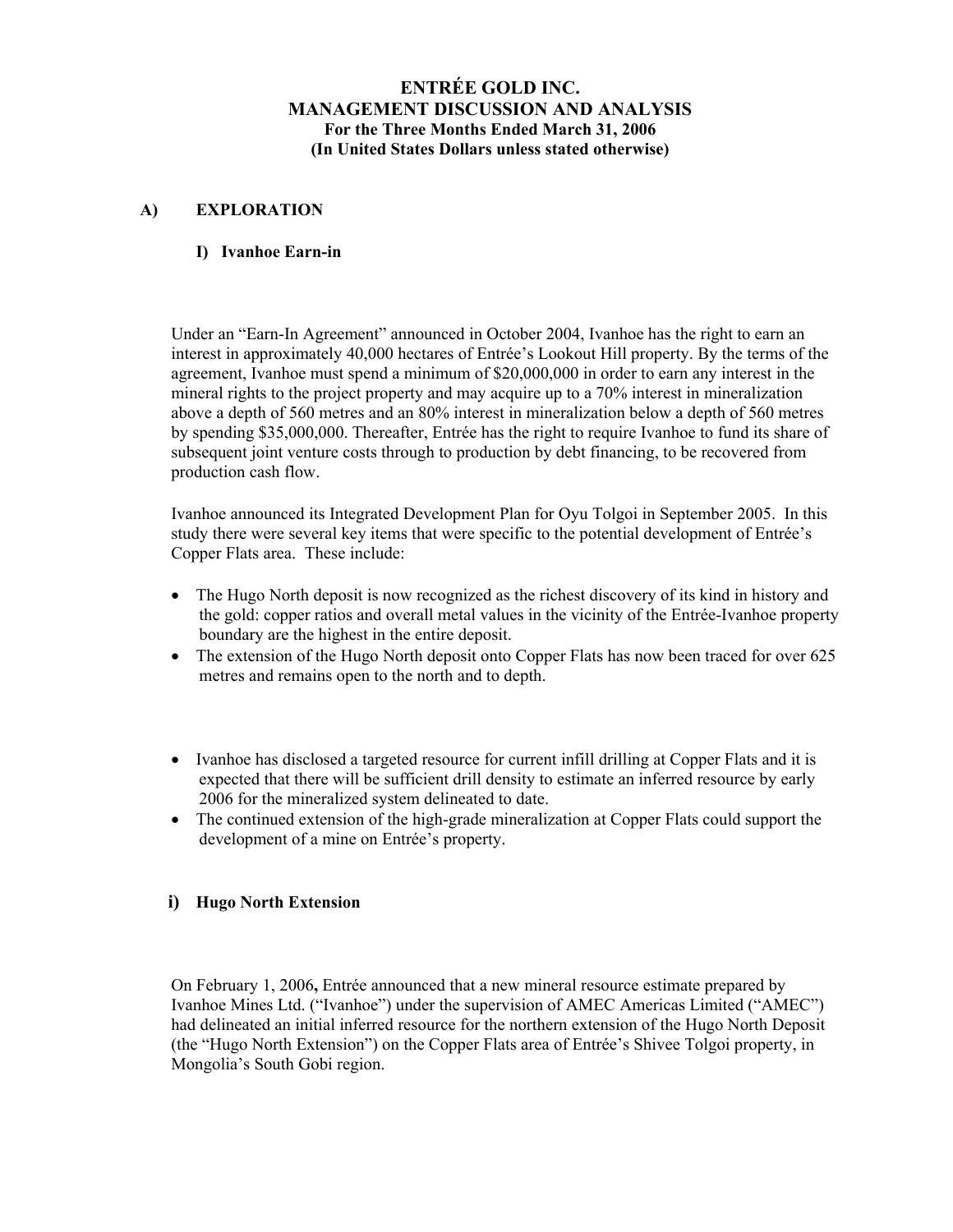This initial Copper Flats inferred resource is estimated to be 190 million tonnes at an average grade of 1.57% copper and 0.53 grams of gold per tonne  $(g/t)$  for a copper equivalent grade of 1.91%, at a 0.6% copper equivalent cut-off (see table below). At a higher cut-off of 2% copper equivalent, the new estimate yields an inferred resource of 64 million tonnes at an average grade of 2.78% copper and 1.10 g/t gold for a copper equivalent grade of 3.48% - the highest-grade resource defined to date at Ivanhoe's Oyu Tolgoi property. The Hugo North Extension continues to be expanded by ongoing exploration drilling.

The resource estimate was the result of Ivanhoe's aggressive work program that defined a 625 metre extension to the Hugo North Deposit on Entrée's property and outlined some extremely rich copper-gold mineralization.

The inferred resource of 190 million tonnes grading 1.57% copper and 0.53  $g/t$  gold (a copper equivalent grade of 1.91%) is estimated to contain approximately 6.6 billion pounds of copper and 3.2 million ounces of gold. Alternatively, the inferred resource of 64 million tonnes grading 2.78% copper and 1.10 g/t gold (a copper equivalent grade of 3.48%) at a 2% copper equivalent cut-off is estimated to contain approximately 3.9 billion pounds of copper and 2.3 million ounces of gold.

### **Cautionary Note to U.S. Investors concerning estimates of Inferred Resources.**

This section uses the term "inferred resources." We advise U.S investors that while this term is recognized and required by Canadian regulations, the U.S. Securities and Exchange Commission does not recognize it. "Inferred resources" have a great amount of uncertainty as to their existence, and great uncertainty as to their economic and legal feasibility. It cannot be assumed that all or any part of the Inferred Mineral Resource will ever be upgraded to a higher category. Under Canadian rules, estimates of Inferred Mineral Resources may not form the basis of feasibility or pre-feasibility studies, except in rare cases. **U.S. investors are cautioned not to assume that part or all of an inferred resource exists, or is economically or legally minable.**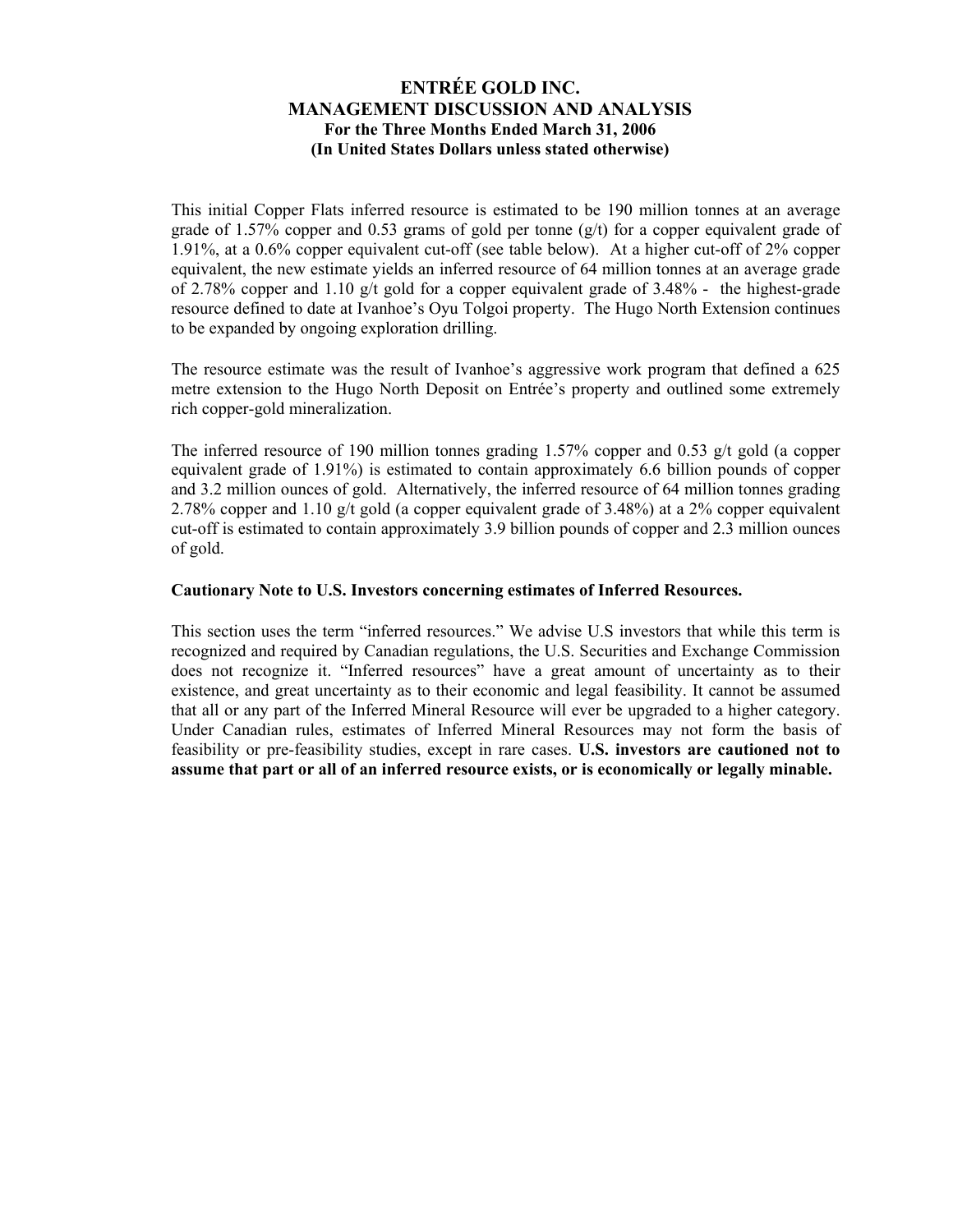**Table 1: Hugo North Extension Inferred Mineral Resource on the Ivanhoe/Entrée Shivee Tolgoi Joint Venture Property as of February 2006 at various Copper-Equivalent cut-off grades** 

| <b>Class</b>                                                     | <b>Copper</b><br>Equiv.<br><b>Cut-off</b> | <b>Tonnage</b> | <b>Copper</b> | Gold  | Copper<br>Equiv. | <b>Contained Metal</b> |                  |                                |
|------------------------------------------------------------------|-------------------------------------------|----------------|---------------|-------|------------------|------------------------|------------------|--------------------------------|
| Hugo<br><b>North</b><br>Deposit<br>on<br><b>Shivee</b><br>Tolgoi |                                           | (tonnes)       | (%)           | (g/t) | $(\% )$          | Copper<br>('000 lbs)   | Gold<br>(ounces) | Copper<br>Equiv.<br>('000 lbs) |
| <i><b>Inferred</b></i>                                           | 3.5                                       | 27,340,000     | 3.69          | 1.33  | 4.53             | 2,220,000              | 1,170,000        | 2,730,000                      |
|                                                                  | 3.0                                       | 37,630,000     | 3.40          | 1.23  | 4.18             | 2,820,000              | 1,480,000        | 3,470,000                      |
|                                                                  | 2.5                                       | 50,180,000     | 3.07          | 1.17  | 3.82             | 3,400,000              | 1,880,000        | 4,220,000                      |
|                                                                  | 2.0                                       | 64,060,000     | 2.78          | 1.10  | 3.48             | 3,920,000              | 2,270,000        | 4,910,000                      |
|                                                                  | 1.5                                       | 87,480,000     | 2.41          | 0.93  | 3.01             | 4,660,000              | 2,620,000        | 5,810,000                      |
|                                                                  | 1.25                                      | 110,420,000    | 2.16          | 0.80  | 2.67             | 5,260,000              | 2,830,000        | 6,500,000                      |
|                                                                  | 1.0                                       | 131,230,000    | 1.97          | 0.72  | 2.42             | 5,690,000              | 3,020,000        | 7,010,000                      |
|                                                                  | 0.9                                       | 140,340,000    | 1.89          | 0.68  | 2.33             | 5,850,000              | 3,080,000        | 7,200,000                      |
|                                                                  | 0.8                                       | 151,870,000    | 1.80          | 0.64  | 2.21             | 6,040,000              | 3,150,000        | 7,420,000                      |
|                                                                  | 0.7                                       | 169,470,000    | 1.69          | 0.59  | 2.06             | 6,310,000              | 3,200,000        | 7,710,000                      |
|                                                                  | 0.6                                       | 190,160,000    | 1.57          | 0.53  | 1.91             | 6,590,000              | 3,240,000        | 8,010,000                      |

#### • **Copper equivalent grades have been calculated using assumed metal prices (US\$0.80/lb. for copper** and US\$350/oz. for gold); %Cu equivalent = %Cu +  $[Au(g/t)x(11.25/17.64)]$

Ivanhoe has the right to earn an 80% interest in mineral rights on the project area below a depth of 560 metres. Accordingly, Entrée's 20% interest is estimated to be 38 million tonnes, containing approximately 1.32 billion pounds of copper and approximately 650,000 ounces of gold. Mineral resources are not mineral reserves and do not have demonstrated economic viability.

Ivanhoe is continuing with infill drilling on Copper Flats to upgrade the newly delineated inferred resource to the indicated status. It must also be emphasized that the Project Property also covers the potential southern extension to the OT deposits, an area that is yet to be drill tested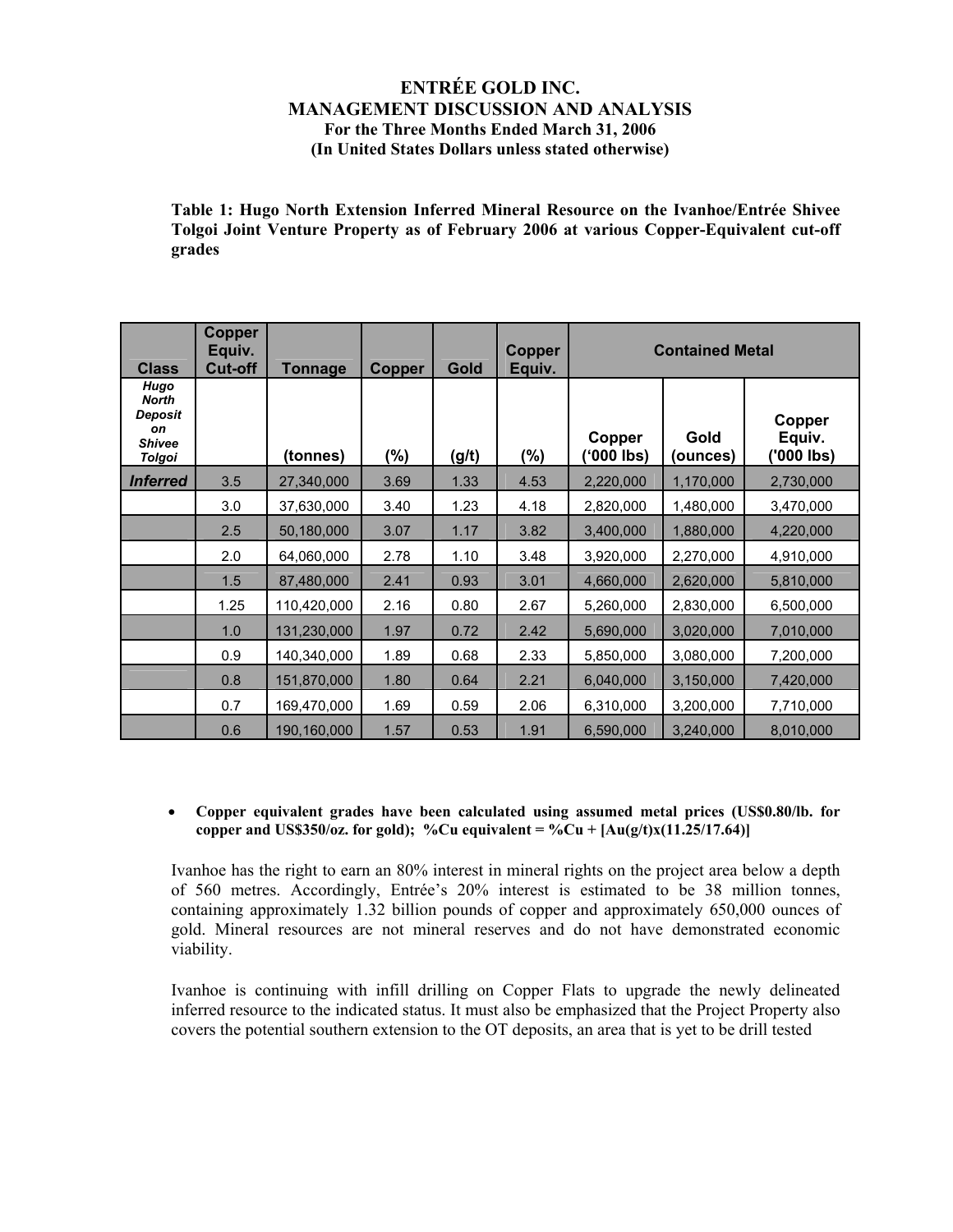#### **II) Lookout Hill**

In 2005, Entrée completed a comprehensive exploration program on select areas of its 140,000 hectare Lookout Hill property. Work conducted included approximately 250 line kilometres of deep induced polarization ("IP") and resistivity geophysical surveys, 12,439 metres of diamond drilling, detailed geological mapping and reconnaissance exploration. Aster satellite imagery was also acquired and analyzed during the year, and approximately 8,500 soil samples were collected.

Deep probing geophysics (IP, resistivity and magnetic surveys), geochemical surveys and geological mapping were completed south from the previously known southern limit of Zones I/II/III to the joint Entrée-Ivanhoe project property boundary ("West Grid"), covering a northsouth distance of approximately 9.5 kilometres. Additionally, the Ring Dyke prospect was advanced to the drilling stage through geological, geochemical and geophysical surveys. Limited portions of Zones I/II, Zone III, Bayan Ovoo and Ring Dyke areas (see map on Entrée's web site, www.entreegold.com, for zone locations) were tested with diamond drilling.

Drilling consisted of 25 holes, totaling 12,439 metres. Of these, nine holes were lost or only partially completed due to typical operational difficulties, including mechanical problems, complex drilling conditions, and a shortage of spare parts and materials.

The exploration crew was mobilized to the field camp in late April 2006, with active exploration beginning in early May. Drilling is currently underway, testing geophysical, geochemical and geological targets identified during the 2005 exploration season.

#### **III) Manlai**

Entree's Manlai property is located approximately 125 kilometres to the north of Lookout Hill and adjoins the east end of Ivanhoe's Kharmagtai porphyry copper-gold project.

The 2005 exploration program at Manlai commenced in July and continued through to early December. Work consisted of geological mapping, hand trenching and rock sampling (691 samples), soil sampling (approximately 3,500 samples), approximately 420 line kilometres of magnetometer surveying and 153 line kilometres of time-domain gradient IP and resistivity, and approximately 30 line kilometres of deep-probing TITAN 24 surveys. Drilling (four holes totaling 2,539 metres) was completed on identified targets in October and November.

Three target areas were drilled. The targets were defined by coincident anomalous copper and molybdenum in soils, surface alteration and anomalous geophysical signatures. Copper-bearing minerals such as chalcopyrite and malachite were noted, with some of the quartz veining and along fracture surfaces in the altered rock units.

The first target area was tested with one drill hole (EGU-05-001) to a vertical depth of 250 metres. The target was a faulted contact between quartz monzonite and hornfelsed argillite, with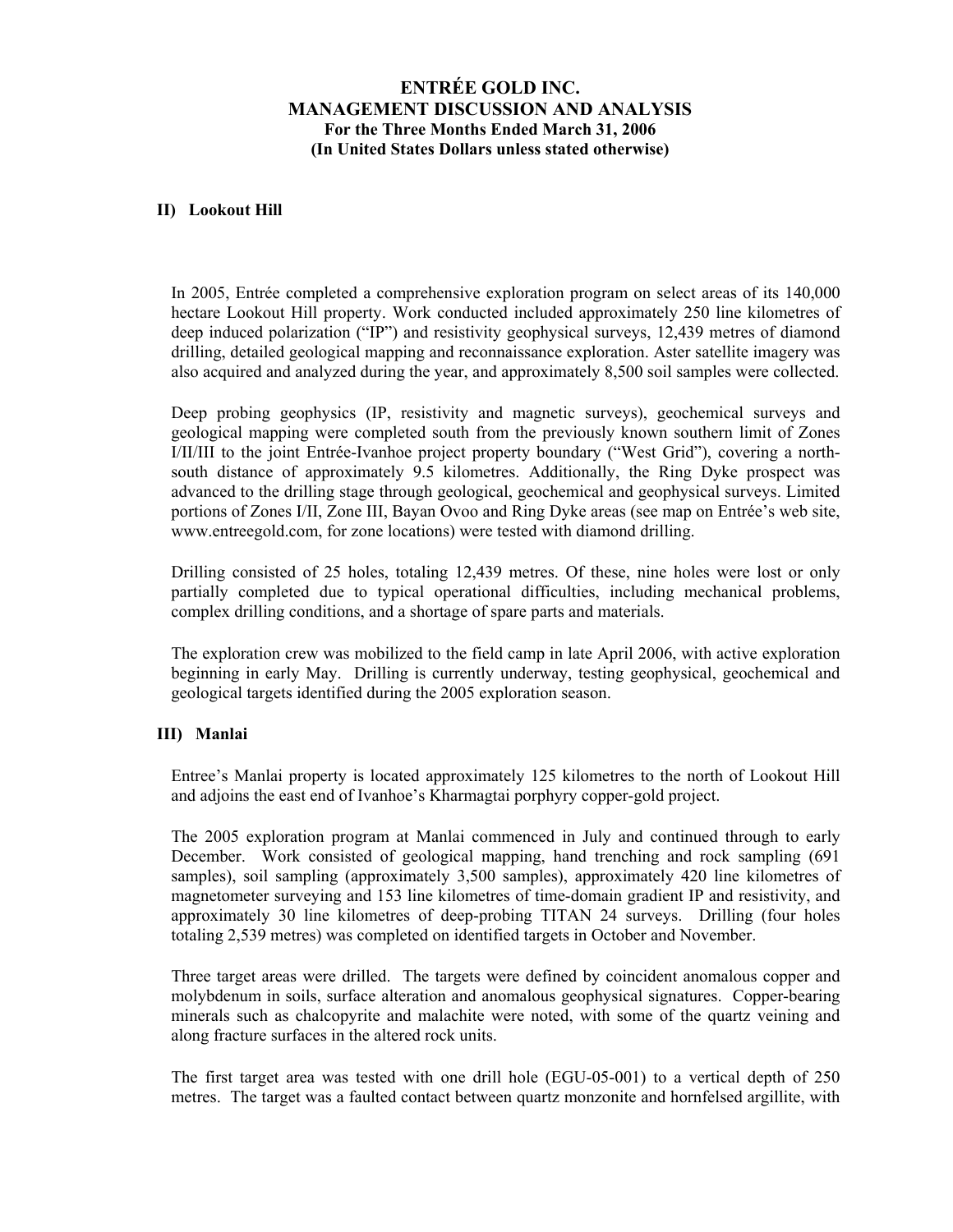surface exposures of sheeted quartz-tourmaline +/- chalcopyrite veins. Three intercepts, hosting significant copper, were encountered. These included 22 metres of 0.33% copper at a downhole depth of 90 - 112 metres; 12 metres of 0.33% copper at 118 - 130 metres; and 3 metres of 0.35% copper at 195 - 198 metres.

The second target was located 1 - 2 kilometres SSE of the first and is characterized by a strong, 1,500 metre by 300 metre, IP anomaly elongated along a northeast-southwest axis, coincident copper and molybdenum soil anomalies, and surface alteration and quartz veining. Two drill holes (EGU-05-002 and EGU-05-004) tested the IP feature. Neither intersected significant copper mineralization, however, EGU-05-004 intersected evidence of boiling below 600 metres, suggesting a telescoped epithermal system within a porphyry system. Several zones containing lead and zinc with elevated gold values occur between 500 and 750 metres. These included 21.12 metres (611.88 - 633 metres) of 0.31% lead and 0.5% zinc with 0.26  $g/t$  gold, and 12 metres (687) - 699 metres) of 0.11% lead and 0.2% zinc (inside a wider 29.35 metre interval of 0.39 g/t gold).

The third target is approximately two kilometres southeast of the second target and is characterized by coincident geophysical and geochemical anomalies. Hole EGU-05-003 was drilled in the northwest margin of this target, but no significant copper mineralization was encountered.

The exploration crew was mobilized to the field camp in late April 2006, with active exploration beginning in early May. Mapping and geophysical surveys are currently underway, to aid in the selection of drill targets to be tested later in the season.

### **IV) Khatsavch**

No work is planned for the Khatsavch license in 2006.

### **V) Oyut Tolgoi**

A preliminary exploration program, including mapping, sampling, trenching and geophysics is currently planned to begin in early June 2006.

#### **B) GENERAL AND ADMINISTRATIVE**

For the three months ended March 31, 2006, general and administrative expense before stockbased and escrow share compensation was \$462,999 compared to \$301,799 in 2005 as set out above. The increase was primarily due to additions to head office payroll and increases in regulatory and transfer agent fees.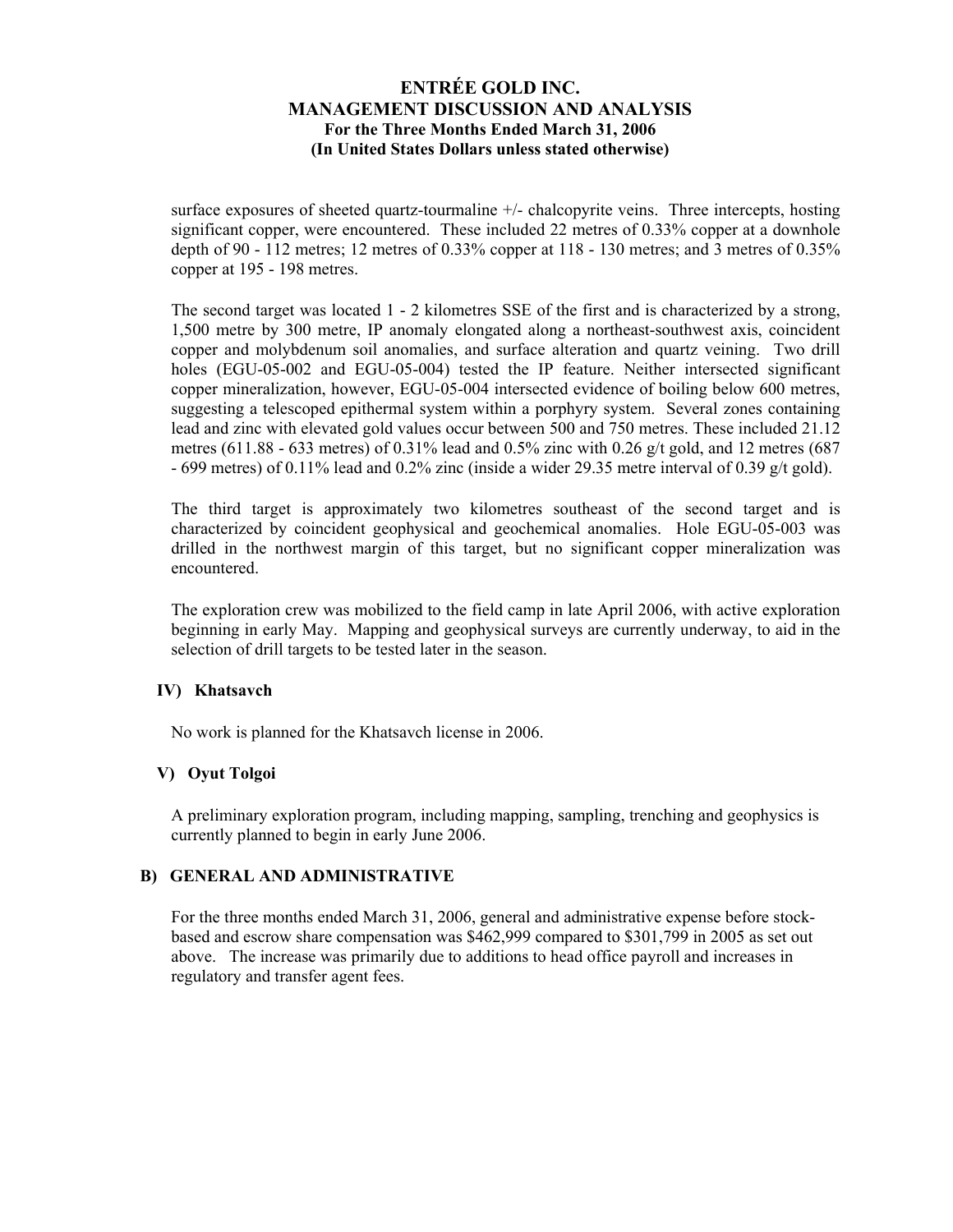#### **C) STOCK-BASED COMPENSATION**

In March, 2005, the Company became a Tier I Issuer on the TSX-V and as a result all stock options previously granted became fully vested. Consequently, the fair value of all unvested options except those issued to investor relations consultants was recognized in the first quarter of 2005. The balance of stock-based compensation expense for the three month periods end March 31, 2006 and 2005 represent the fair value of stock options granted in the period less the unvested portion of options granted to investor relations consultants.

#### **D) ESCROW SHARES COMPENSATION**

The Company records compensation expense for performance shares held in escrow on a markto-market basis. For the three months ended March 31, 2005, the relative market price of the Company's stock was decreasing, and therefore expense recoveries were recognized.

### **E) SHARE HOLDER COMMUNICATION AND INVESTOR RELATIONS**

For the three months ended March 31, 2006, shareholder communications and investor relations expense before stock-based compensation was \$752,067 compared to \$48,609 in 2005. The increase was primarily due to a \$641,300 investor relations campaign in Europe.

### **F) INTEREST INCOME**

The Company earns income on its cash and cash equivalents. The increase in interest income for the three months ended March 31, 2006 compared with 2005 arises from the investment of approximately \$21,000,000 generated by private placements, warrants exercise and options exercise.

### **G) OUTLOOK**

On May 2, 2006, the Company announced the start of the 2006 exploration season. The proposed budget for 2006 is US\$4.6 million for exploration on Lookout Hill, Manlai and Oyut Tolgoi properties.

Our Lookout Hill exploration concessions comprise approximately 180,000 hectares and of this land area, 40,000 hectares is currently being explored by Ivanhoe under the terms of an Equity Participation and Earn-In Agreement. Entrée holds 100% of the concession rights to the remaining 140,000 hectares of the Lookout Hill concessions and continues an exploration program on several targets identified by previous geological and geophysical work carried out on this property. The Company intends to continue its exploration program on Lookout Hill for the next twelve months and longer.

Drilling commenced on our Manlai concession in the fourth quarter of 2005 with encouraging results. The Company intends to continue its exploration program on Manlai for the next twelve months as well.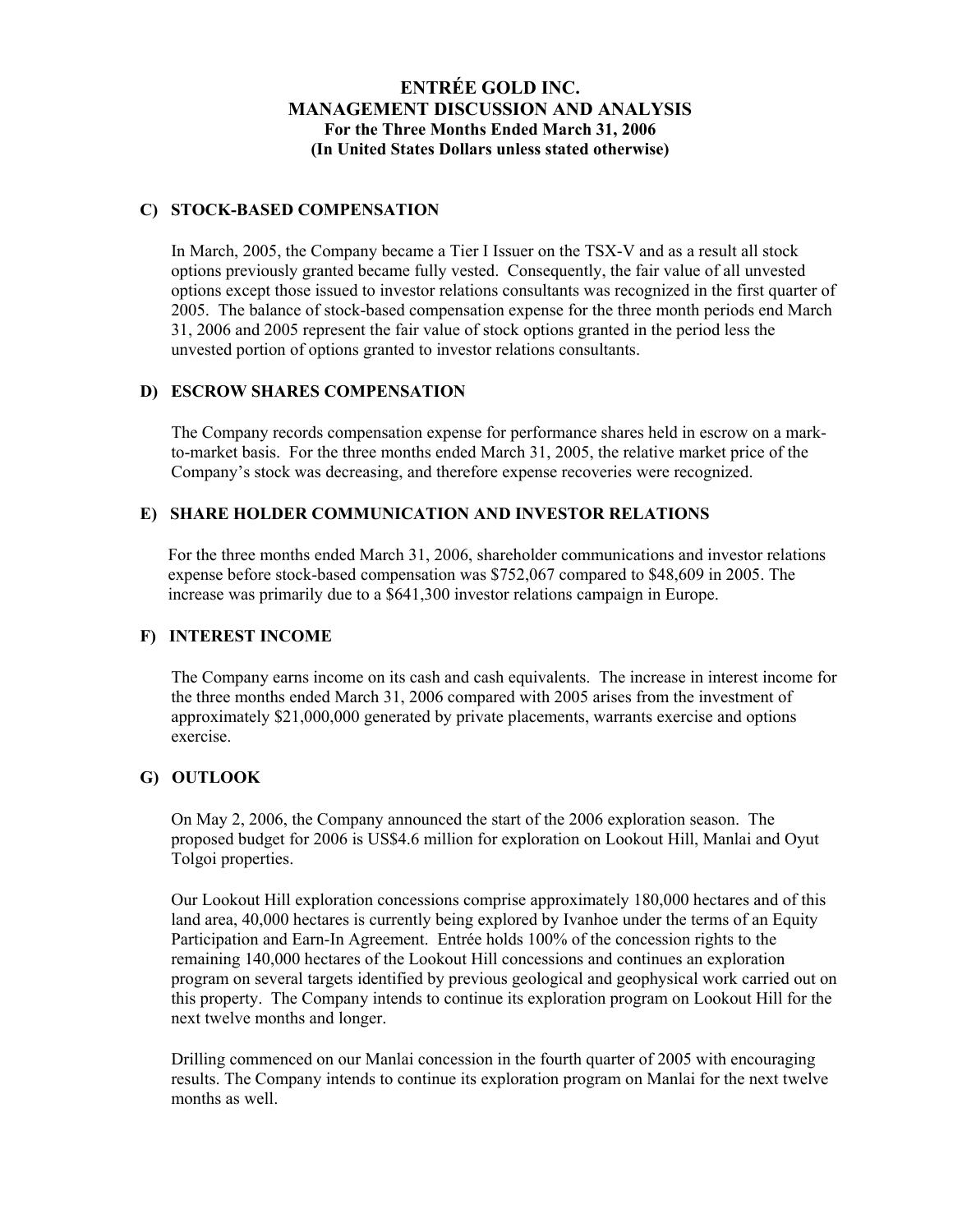#### **Oyut Tolgoi Copper Property in Western Mongolia**

In February, 2006, the Company acquired an option to purchase three non-contiguous exploration licenses in Western Mongolia. The three licenses Oyut Tolgoi, Asgat Uul and Onts Uul cover a strike distance of 75 kilometres. The terms of the option include an initial \$50,000 payment to the Mongolian Property Owner. After a due diligence period of 6 months, the Company, should it wish to maintain its option, will be required to pay an additional \$100,000 and issue 100,000 shares. The Company will then have one year from the end of the due diligence period to explore the property. A final payment of \$250,000 and the issuance of an additional 250,000 shares on or before the anniversary date will earn the Company a 100% interest in the three properties. A finder's fee of 5% plus 10,000 shares is payable.

Entrée continues to review and analyse new property acquisition opportunities, with a view to expanding its portfolio of exploration mineral properties.

### **4. SELECTED QUARTERLY DATA**

|                                  | Quarter ended | Quarter ended | Quarter ended | Quarter ended |
|----------------------------------|---------------|---------------|---------------|---------------|
|                                  | Mar 31, 2006  | Dec 31, 2005  | Sept 30, 2005 | Jun 30, 2005  |
|                                  |               |               |               |               |
| Exploration                      | 514,816       | 2,560,422     | 2,569,409     | 2,032,805     |
| General and administrative       | 1,408,679     | 726,525       | 611,050       | 2,278,886     |
| Loss from operations             | (1, 923, 495) | (3,286,947)   | (3,180,459)   | (4,311,691)   |
| Interest income                  | 191,719       | 135,224       | 125,790       | 23,339        |
| Net loss                         | (1, 731, 776) | (3, 151, 723) | (3,054,669)   | (4,288,352)   |
|                                  |               |               |               |               |
| Basic and diluted loss per share | (0.02)        | (0.05)        | (0.05)        | (0.08)        |

|                                  | Quarter ended | Quarter ended | Quarter ended | Quarter       |
|----------------------------------|---------------|---------------|---------------|---------------|
|                                  | Mar 31, 2005  | Dec 31, 2004  | Sept 30, 2004 | ended Jun 30, |
|                                  |               |               |               | 2004          |
|                                  |               |               |               |               |
| Exploration                      | 1,171,014     | 679,250       | 674,620       | 1,189,707     |
| General and administrative       | 2,055,601     | 2,447,152     | 295,398       | 92,822        |
| Loss from operations             | (3,226,615)   | (3, 126, 402) | (970, 018)    | (1,282,529)   |
| Interest income                  | 29,592        | 27,516        | 15,073        | 26,174        |
| Net loss                         | (3, 197, 023) | (3,098,886)   | (954, 945)    | (1,256,355)   |
|                                  |               |               |               |               |
| Basic and diluted loss per share | \$<br>(0.06)  | \$<br>(0.07)  | S<br>(0.02)   | (0.03)        |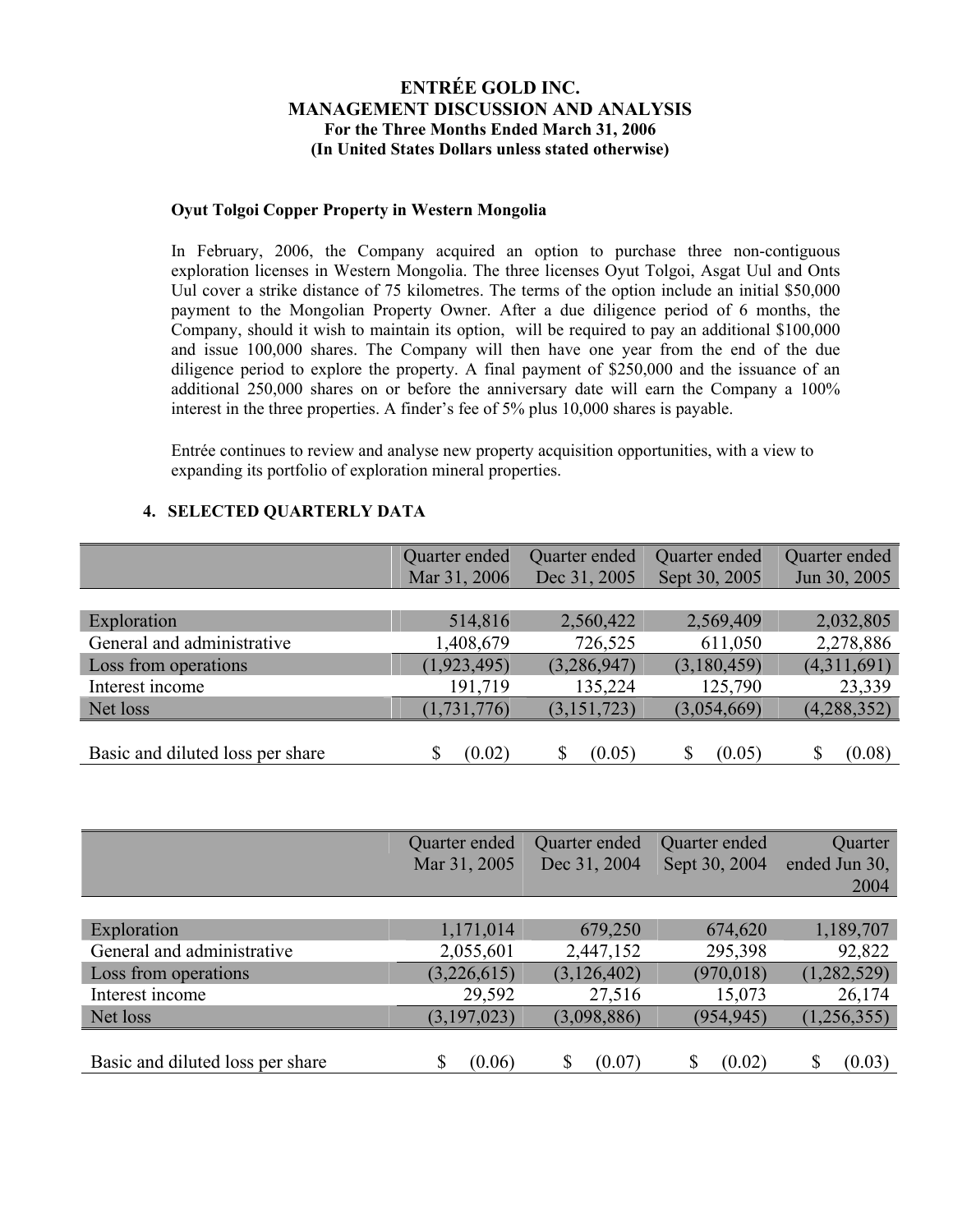### **5. LIQUIDITY**

To date the Company has not generated revenue from its operations and is considered to be in the exploration stage. Working capital on hand at March 31, 2006 is \$20,899,941and is more than sufficient to finance budgeted exploration, general and administrative expense and investor relations for 2006. The company has approximately \$15,000,000 surplus funds available for expanded exploration, acquisitions and/or operating requirements. At present the Company is dependent on equity financing for additional funding if required. Should one of the Company's projects proceed to the mine development stage, it is expected that a combination of debt and equity financing would be available.

### **Operating activities**

Cash used in operations for the three months ended March 31, 2006 was \$1,857,701 (2005- \$1,324,681) and represents expenditures on mineral property exploration and general and administrative expense as described above.

#### **Financing activities**

During the three months ended March 31, 2006, the Company issued 850,000 common shares for proceeds of \$733,899 on the exercise of options.

#### **Investing activities**

During the three months ended March 31, 2006, the Company expended \$40,482 on equipment, primarily for exploration activities.

#### **Outstanding share data**

As at May 15, 2006, there were 70,708,093 common shares outstanding. In addition there were 7,863,000 stock options outstanding with exercise prices ranging from C\$0.46 to C\$2.34 per share. Share purchase warrants outstanding totalled 7,542,412 at prices ranging from C\$2.75 to C\$3.00 per share and expiring on dates varying from June 29, 2007 to July 7, 2007.

## **6. CAPITAL RESOURCES**

The Company had no commitments for capital assets at March 31, 2005.

At March 31, 2006, the Company had working capital of approximately \$20,900,000 compared with \$21,665,000 at December 31, 2005. In the first quarter of, 2006, the Company raised approximately \$734,000 from the exercise of stock options. Budgeted expenditures for the 12 months ending December 31, 2006 total approximately \$5,093,000 for exploration and \$1,707,000 for administration and shareholder communications. Working capital on hand is